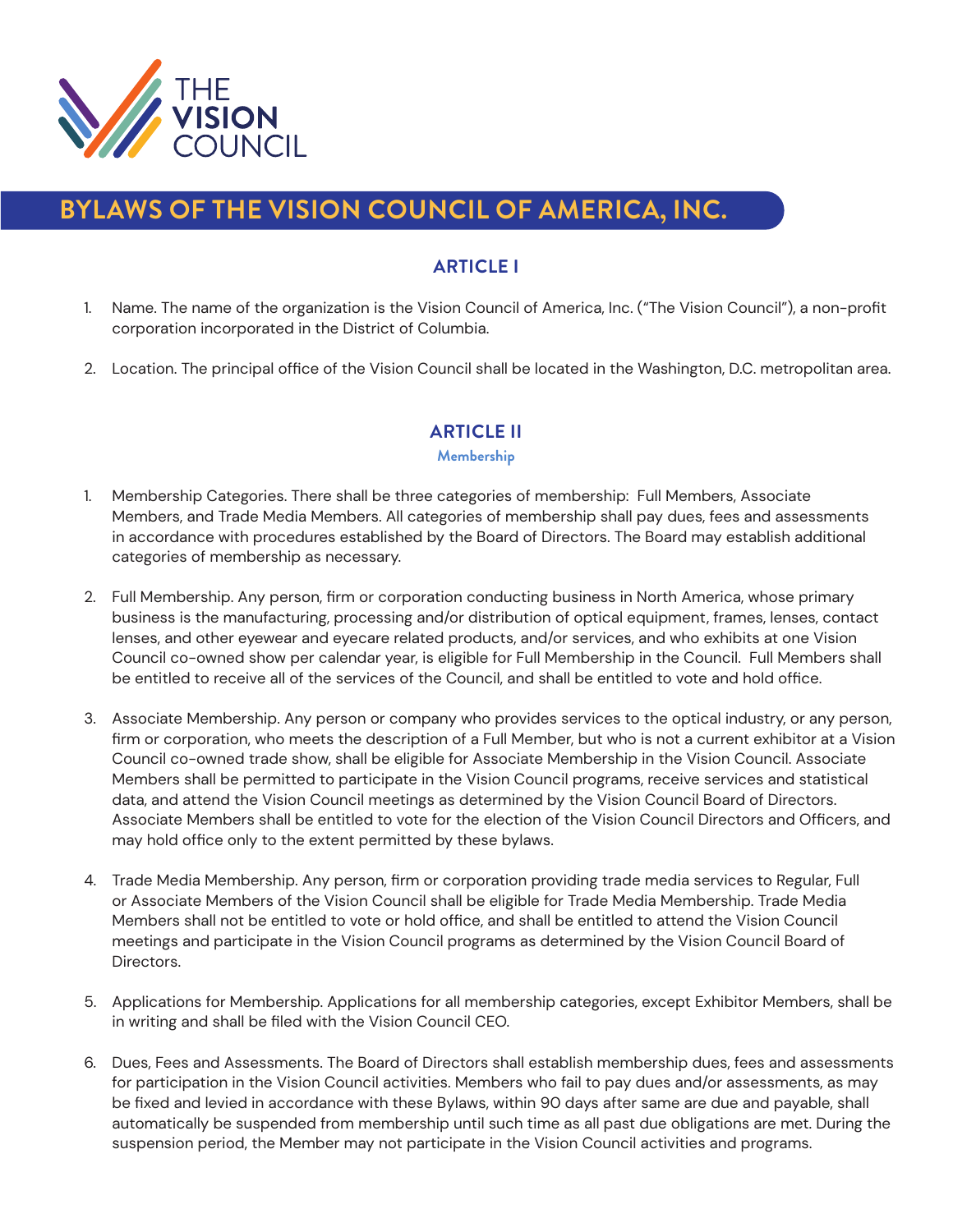- 7. Expulsion.
	- a. A Member, who is in arrears for 6 months for payment of dues, assessments, and fees, may be expelled from membership by a two-thirds vote of the Board of Directors.
	- b. In the event the Board determines that a Member has acted contrary to the objectives of the Council, it shall notify the Board in writing that a vote will be taken at the next regular or special meeting of the Board to expel the Member. The Member shall be provided with written notice of the reasons for expulsion and given an opportunity to address the Board and respond. A two-thirds affirmative vote of the Board members present and voting at a regular or special meeting, where a quorum is present, shall be necessary to expel the Member.
- 8. Resignations. Resignations from membership shall be submitted in writing to the Vision Council Member Services Department and shall be acted upon by the Board of Directors, provided that no resignation shall be accepted from any Member who has not paid all dues, fees and assessments accrued through the month in which the resignation is submitted.

### **ARTICLE III**

#### **Committees and Divisions**

- 1. Committees. The Board of Directors may establish standing committees or special committees as needed to carry out the business of the Council. The Board may eliminate standing or special committees if they are no longer needed. The Chairman of the Vision Council shall be an ex-officio member of all standing and special committees. The Board may establish policy, procedures, terms of reference and more detailed information for the committees to assist members in their committee participations. No action taken by any standing or special committees' shall be binding upon the Council without the approval of the Board of Directors.
- 2. Operating/Product Divisions. The Board of Directors may establish or eliminate operating/product divisions as needed to provide for the needs of the membership. The Divisions will focus on the specific needs of the members and provide products and services, and function in accordance with procedures and budgets established by the Board of Directors.

### **ARTICLE IV**

#### **Voting**

- 1. Full Members. Every Full Member shall be entitled to cast one vote in any matter requiring a vote by the membership or in the election of the Officers and Directors.
- 2. Associate Members. Every Associate Member shall be entitled to cast one vote in any matter requiring a vote by the membership or in the election of the Officers and Directors except as otherwise provided in these bylaws. The Board of Directors shall determine any additional Associate Member voting privileges. Associate Members may attend meetings of the Vision Council membership in accordance with procedures determined by the Board of Directors.
- 3. Trade Media Members. Trade Media Members shall not have the right to vote. Trade Media Members may attend meetings of the Vision Council membership in accordance with procedures determined by the Board of Directors.

# **ARTICLE V**

#### **Directors**

1. Authority of Directors. The governing body of the Vision Council is the Board of Directors, which has the authority, and is responsible for, establishing the policy, supervision, control, and direction of the Vision Council.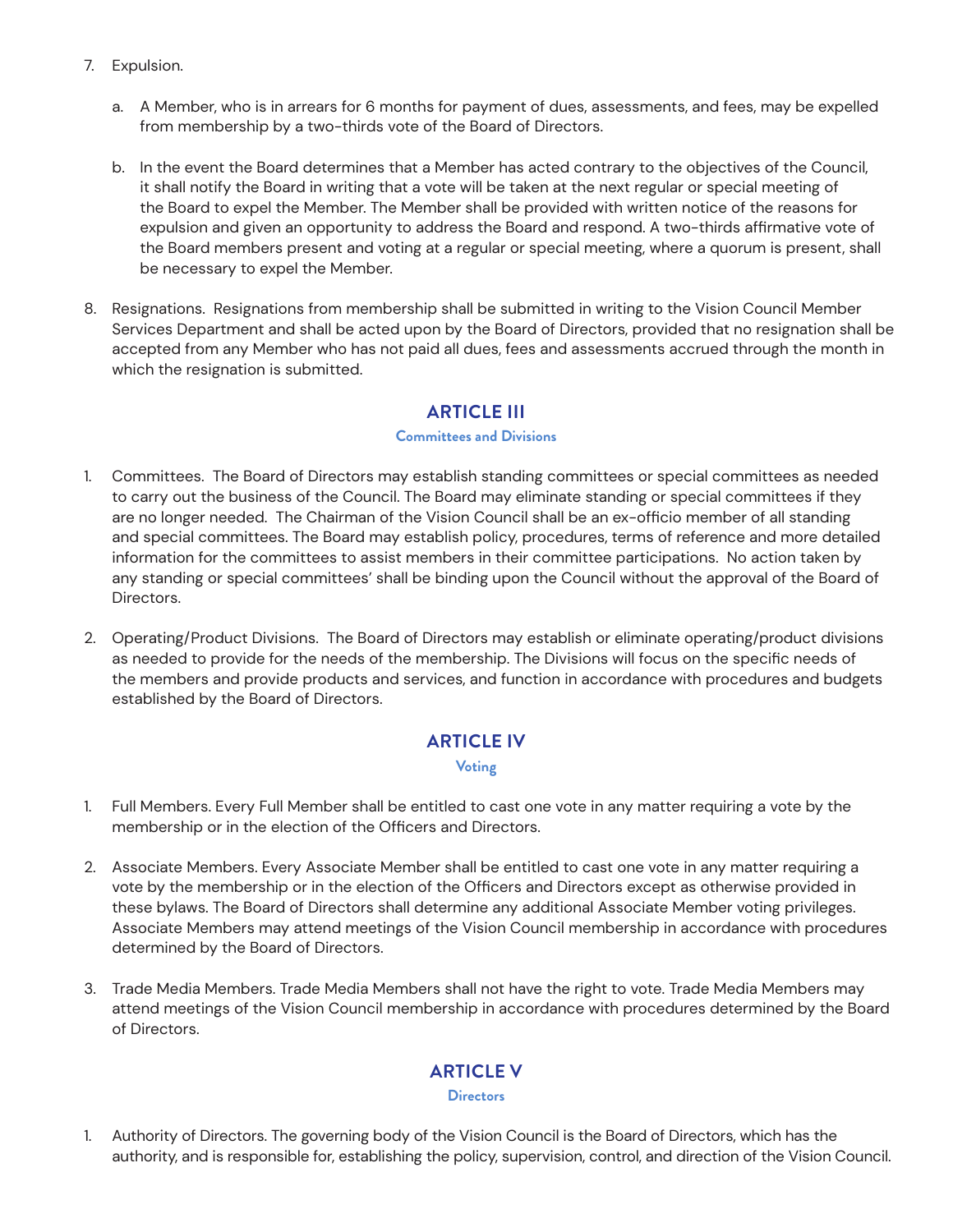- 2. Composition of the Board.
	- a. The Board of Directors of the Vision Council shall consist of no less than 18, nor more than 30 persons.
	- b. The Board shall be composed of Directors in the following categories:
		- 1. The Voting Directors elected by the members, who are:
			- a. The officers of the Vision Council, who shall be the Chairman, the Vice Chairman, the Secretary/ Treasurer, and the most Immediate-Past Chairman.
			- b. The Directors-at-Large. The Board of Directors will determine the number of Board seats to be held by Directors at Large.
		- 2. The voting Ex Officio Directors, who are:
			- a. The Chair of each of the product/operating divisions.
			- b. Representative, who are either the Immediate Past Chairs or Appointees, of the four (4) product/ operating divisions whose members pay the largest dollar amount of Vision Council member revenue shall serve a one year term. For the purposes of this section, division member revenue will be calculated by adding the sum total of the membership dues, the Vision Expo payments, and the fees paid by the division members for Vision Council services.
			- c. The category and number of Board seats to be held by the voting Ex Officio Directors may be changed or modified as needed by a majority vote of the Board of Directors.
		- 3. The Non-voting Ex Officio Directors who are:
			- a. The Vision Council CEO
			- b. The Chair of the Show Committee.
			- c. Non- voting ex officio Directors will not be counted for the purpose of establishing a quorum or for establishing the minimum number of Directors required by paragraph 2a of this Article
- 3. Qualifications of Directors and Officers. During their term of office all Directors at Large and voting Ex Officio Directors must be officers, directors, or employees, or a designated representative, of a Vision Council *Full or Associate Member.* During their term of office all officers must be officers, directors, or employees or a designated representative, of a Vision Council *Full Member.* Ex officio non-voting Directors must be qualified in accordance with the terms and conditions of these bylaws.
- 4. Nominating Committee. The Vision Council Chairman will appoint a Nominating Committee that shall consist of the most Immediate Past Chair, who shall serve as Chairman; the Division Chairs; and up to three (3) Full Members who are experienced with the leadership and oversight of the organization. The Nominating Committee shall be constituted no less than 110 days prior to the Annual Meeting. The Nominating Committee shall consider the best-qualified candidates for all open positions but shall attempt to nominate candidates from all of the various industry segments and sizes of companies, and will attempt to nominate a candidate for the office of Chairman from an Operating/Product Division other than that of the sitting Chairman. The Nominating Committee shall present a slate of candidates who meet the qualifications set forth in these bylaws to the CEO of the Vision Council no less than 70 days prior to the Annual meeting. No less that 65 days prior to the Annual meeting the CEO shall submit the Nominating Committee slate to the Board of Directors for review and approval. The Chairman of the Board shall report the results of the Board review to the CEO no less than 55 days prior to the Annual meeting. The CEO shall submit the slate of nominated candidates to the membership to stand for election as Officers and Directors no less than 45 days prior to the Vision Council Annual Meeting. Nominations by the Membership. A Full Member may make nominations by submitting a nomination in writing to the CEO, which has been seconded in writing by fifteen Full Members. Such nomination must be submitted to the CEO no less than 35 days prior to the Annual Meeting of the membership. The CEO, upon determining that the candidate is qualified, shall submit the nomination or nominations to the membership no less than ten days (10) prior to the Annual Meeting.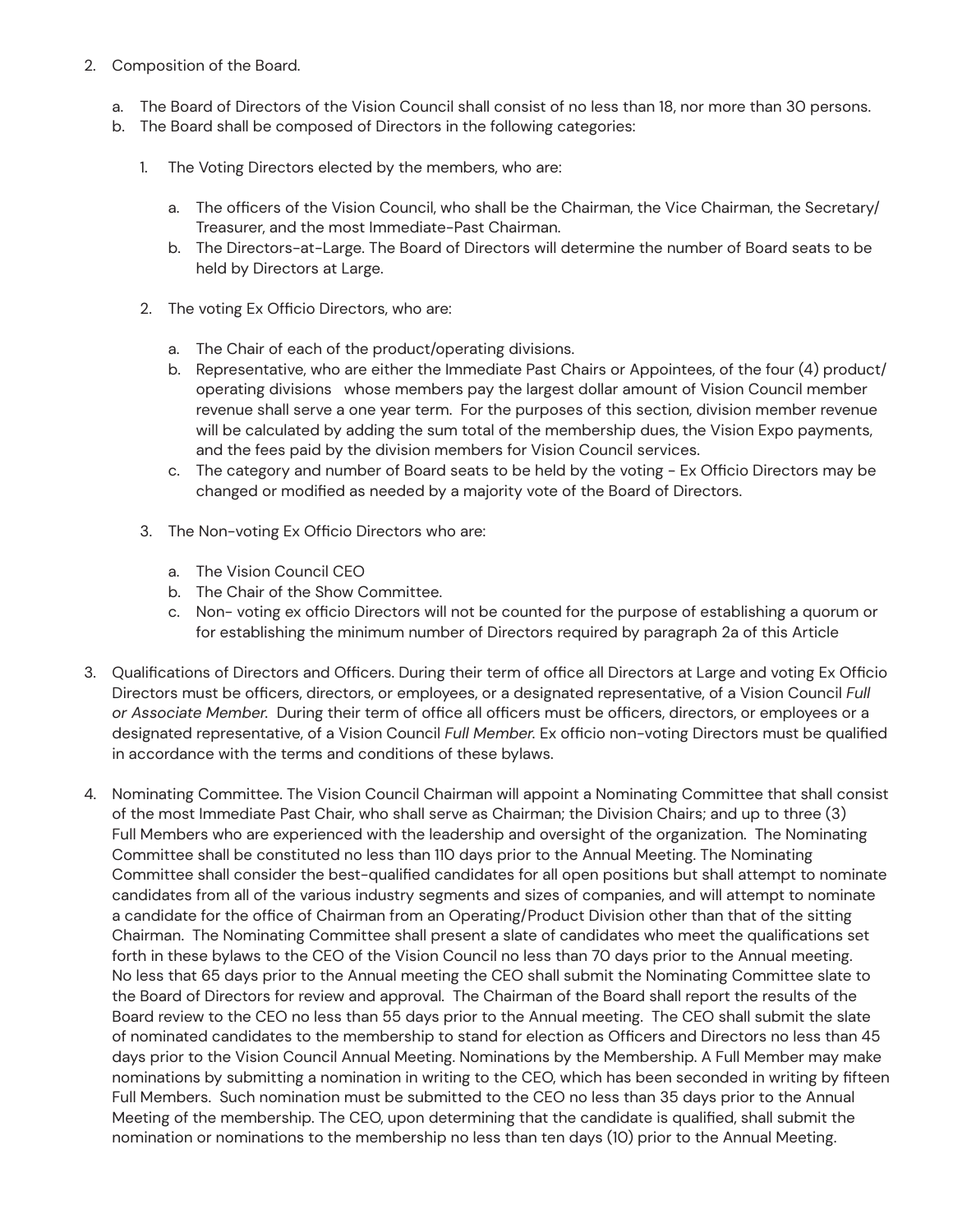- 5. Candidate Qualifications. All candidates must meet the qualifications set forth in these bylaws the office for which he or she is nominated.
- 6. Election and Terms of Office.
	- a. The Elected Directors, except for the CEO, BVI Director, Division Chairs, the Immediate Past Division Chairs of the largest operating divisions, shall be elected at the annual meeting of the organization by a majority vote of those Members eligible to vote, present and voting, Directors to two (2) year staggered terms. Elected Directors-at-large may serve no more than two (2) consecutive two (2)-year terms.
	- b. Division Chairs shall be elected by the division members by vote held prior to the annual membership meeting. Division Chair Directors may serve no more than three consecutive one-year terms.
	- c. The Better Vision Institute (BVI) will recommend nominees to the Vision Council Board to serve as the BVI Chair. The BVI Chair shall be selected by the Vision Council Board, and shall serve a term of one year and may serve no more than two consecutive one-year terms.
	- d. The officers will be elected and serve terms in accordance with the provisions of Article VI of these bylaws.
	- e. Vacancies. If a vacancy occurs on the Board for any reason, the Chairman, with the consent of a majority of the Board, may fill the position for the unexpired portion of the term of the vacating Board member. Persons appointed to fill vacated directors terms of less than two years shall be eligible to be elected to two more consecutive two (2) year terms.

#### 7. Meetings.

- a. The Board of Directors shall meet at least annually at whatever time and place it selects, and at any other times as is needed.
- b. Meetings of the Board may be called by the Chairman, or by a written request of four or more Directors sent to the CEO of the Council.
- c. The CEO shall provide the Directors with at least thirty (30) days notice of all regular and special meetings of the Board.
- d. The presence of a simple majority of all Directors shall constitute a quorum. When a quorum is present, a majority of Directors is necessary to make a decision except where some other number is required by law or by these bylaws. Proxy voting is not permitted. Voting by mail, telephone and electronic mail is permitted.
- 8. Removal. A Director may be removed for adequate reason by a two-thirds vote of the remaining Directors.
- 9. Compensation. Directors may not receive compensation for their services as directors, but may receive reimbursement for reasonable expenses incurred in connection with the business of the Council, or compensation for non-director services, in accordance with procedures and policies established by the Board of Directors.

# **ARTICLE VI**

#### **Officers**

- 1. Officers. The Officers of the Council are: the Chairman, a Vice-Chairman, a Secretary/Treasurer, and the most Immediate Past Chairman.
- 2. Qualifications. All persons nominated for, and serving as an Officer of the Vision Council, must be an Officer, Director, or employee or a designated representative of the Vision Council Full Member. No person may hold more than one office at the same time.
- 3. Elections and Term of Office. The voting Members of the Vision Council shall elect the Officers of the Council each year at the Annual Meeting of the Vision Council membership. The term of office for each Officer shall be one year and officers may serve no more than two consecutive terms.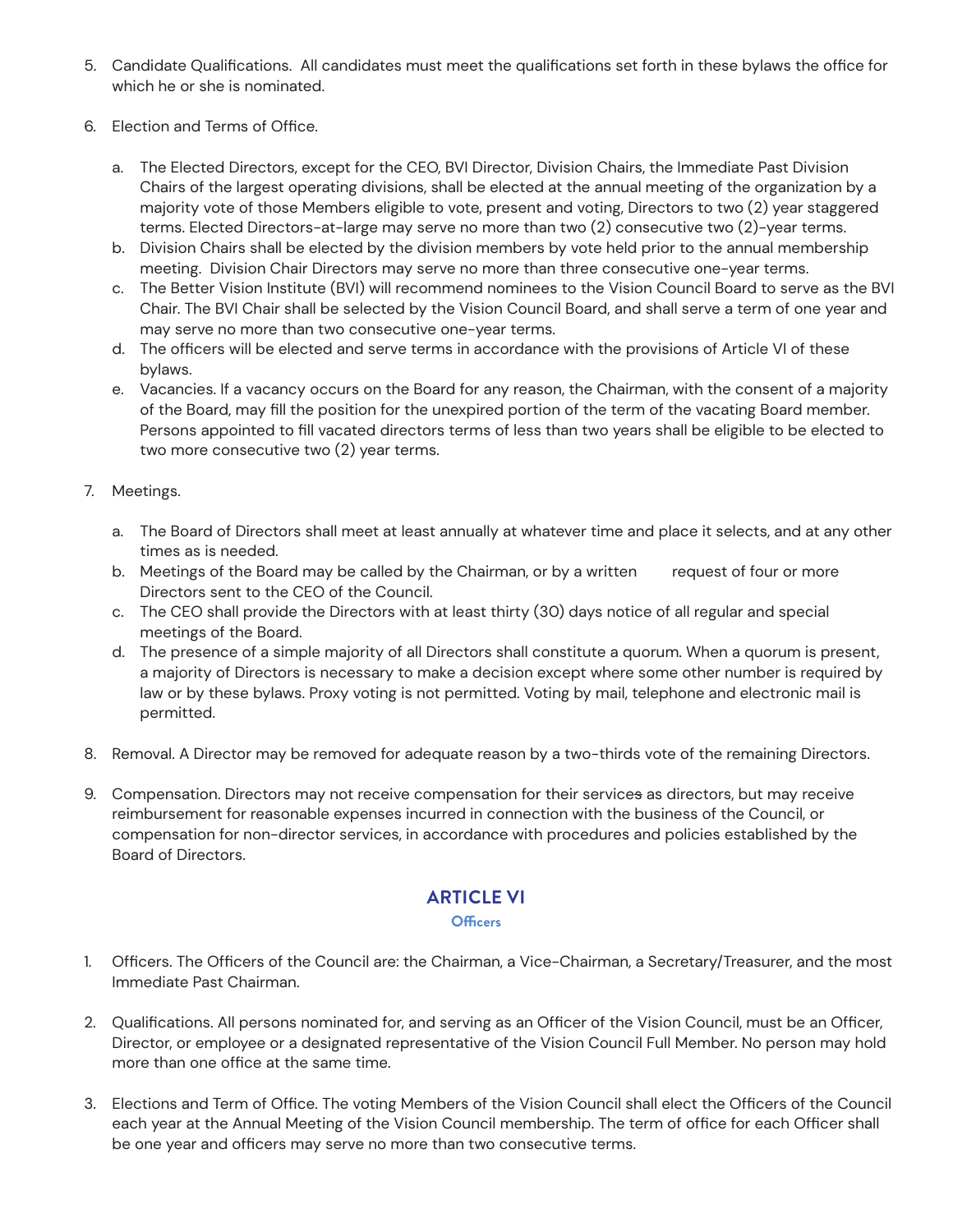- 4. Duties. The Officers shall perform those duties that are usual to their positions and that are assigned to them by the Board of Directors. In addition, the Chairman of the Council acts as Chairman of the Board of Directors and shall preside over all annual and special meetings of the membership and the meetings of the Board of Directors. The Vice-Chairman shall act in place of the Chairman when the Chairman is not available, and shall also be an ex-officio member of the Show Committee. The Secretary/Treasurer shall be responsible for the financial policies of the Council and shall establish financial procedures in accordance with policies established by the Board. The Secretary/Treasurer shall be responsible for the preparation of the Council's operating budget, and shall make recommendations to the Board of Directors concerning dues, fees and assessments. The Secretary/Treasurer, or his/her delegate, shall also be responsible for sending notices of meetings to the members, and keeping the minutes and records of the organization.
- 5. Vacancies. If a vacancy occurs among the elected Officers for any reason, the position shall be filled from the existing Board members for the remaining portion of the term by a majority vote of the Board of Directors.
- 6. Removal. An Officer may be removed for adequate reason by a two-thirds vote of the Board of Directors.
- 7. Compensation. The Vision Council may employ staff, as needed who will be compensated for their services and reimbursed for their reasonable expenses incurred in connection with the business of the Council in such amounts as the CEO determines. Other Officers will not receive compensation for their services, but may receive reimbursement for reasonable expenses incurred in connection with the business of the Council as determined by the Board of Directors.
- 8. CEO. The CEO of the Vision Council shall be the chief staff executive of the Vision Council and shall assume such duties as may be assigned by the Board of Directors and the Chairman and/or Executive Committee including those of assisting the Secretary/Treasurer.

# **ARTICLE VII**

#### **Executive Committee**

- 1. Executive Committee. The Executive Committee of the Vision Council shall consist of the Chairman, the Vice-Chairman, the Secretary/Treasurer, the most Immediate Past Chairman, the Division Chairs, and the CEO of the Vision Council who shall serve in an ex-officio non-voting capacity.
- 2. Authority. The Executive Committee may only act for the Board of Directors pursuant to the delegation of authority to such Committee by the Board of Directors.
- 3. Meetings and Quorum. The Chairman shall call such meetings of the Executive Committee as the business of the Vision Council may require. A meeting of the Executive Committee may be called at any time on the request of three members of the Executive Committee. Three members of the Executive Committee shall constitute a quorum at any duly called meeting of the committee. Ex‑officio members of the Executive Committee may not be counted for the purpose of determining a quorum.

### **ARTICLE VIII**

#### **Indemnification**

The Council shall indemnify any Director or Officer or employee, against expenses actually and necessarily incurred in connection with the defense of any action, suit or proceedings in which such person is made party by reason of being or having been such Director, Officer, or employee except in relation to matters as to which the Officer Director or employee shall have been adjudged to be liable for negligence or misconduct in the performance of a duty. Such indemnification shall not be deemed exclusive of any other rights to which such Director or Officer or employee may be entitled, under any bylaw, agreement, and vote of Board of Directors or Members or otherwise.